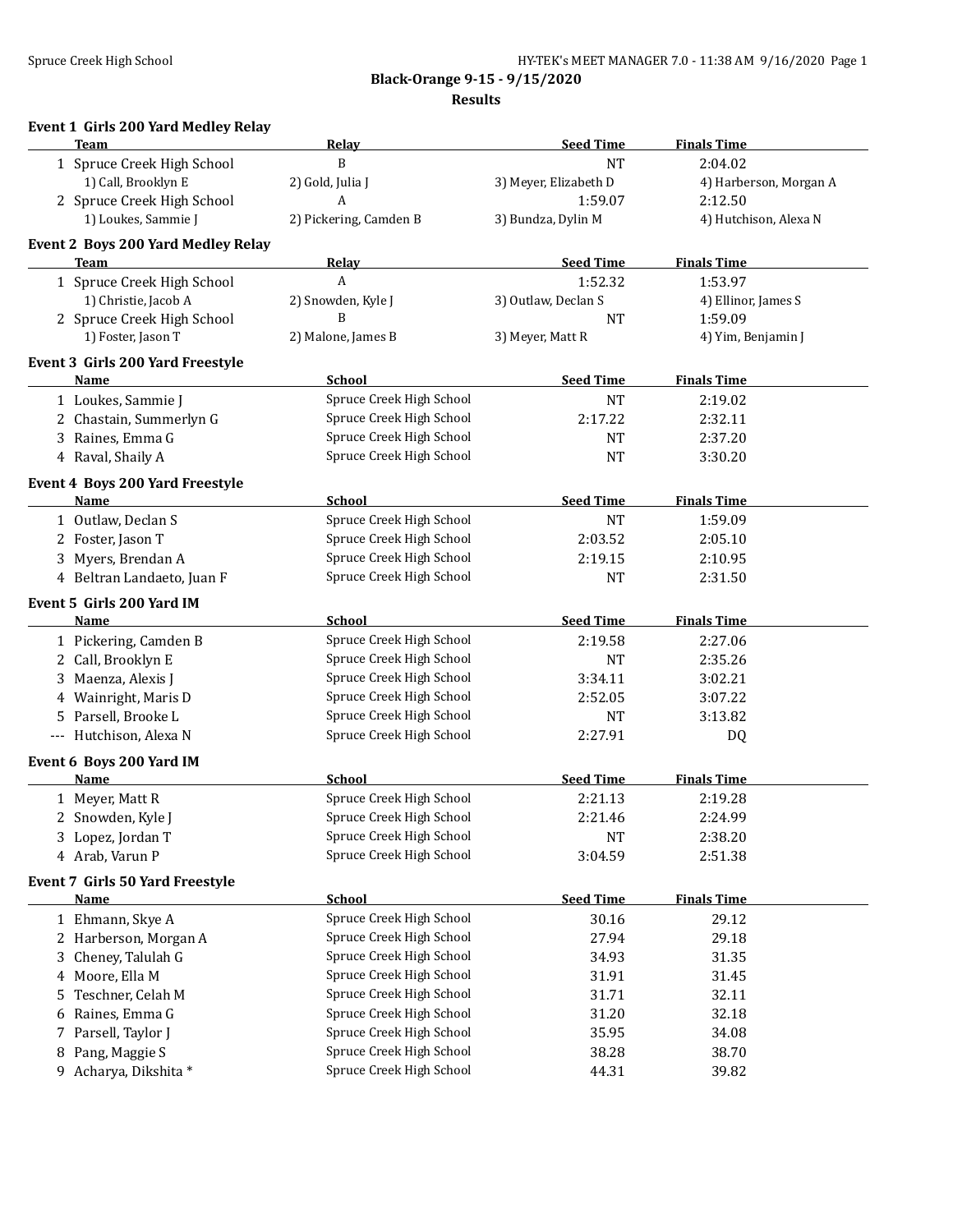**Black-Orange 9-15 - 9/15/2020 Results**

## **(Event 7 Girls 50 Yard Freestyle)**

| Name                |                                         | <b>School</b>            | <b>Seed Time</b> | <b>Finals Time</b> |  |
|---------------------|-----------------------------------------|--------------------------|------------------|--------------------|--|
| 10 Raval, Shaily A  |                                         | Spruce Creek High School | 38.69            | 41.44              |  |
|                     | 11 Santiago, Kayla M                    | Spruce Creek High School | 40.54            | 43.37              |  |
|                     |                                         |                          |                  |                    |  |
|                     | <b>Event 8 Boys 50 Yard Freestyle</b>   |                          |                  |                    |  |
| Name                |                                         | School                   | <b>Seed Time</b> | <b>Finals Time</b> |  |
| 1 Ellinor, James S  |                                         | Spruce Creek High School | 23.84            | 23.26              |  |
|                     | 2 Myers, Brendan A                      | Spruce Creek High School | 26.11            | 27.12              |  |
| 3                   | Malone, James B                         | Spruce Creek High School | 26.59            | 27.55              |  |
| 4                   | Essig, Jackson V                        | Spruce Creek High School | 27.65            | 29.23              |  |
| 5.                  | McComb, Reid M                          | Spruce Creek High School | 29.87            | 30.38              |  |
|                     | 6 Beltran Landaeto, Juan F              | Spruce Creek High School | 32.44            | 32.34              |  |
|                     | Event 9 Girls 100 Yard Butterfly        |                          |                  |                    |  |
| Name                |                                         | School                   | <b>Seed Time</b> | <b>Finals Time</b> |  |
|                     | 1 Meyer, Elizabeth D                    | Spruce Creek High School | 59.82            | 1:05.18            |  |
| 2 Ganter, Jamie C   |                                         | Spruce Creek High School | 1:16.98          | 1:21.57            |  |
| 3                   | Maenza, Alexis J                        | Spruce Creek High School | <b>NT</b>        | 1:22.48            |  |
|                     | 4 Harberson, Morgan A                   | Spruce Creek High School | 1:16.54          | 1:29.63            |  |
|                     | 5 Wainright, Maris D                    | Spruce Creek High School | 1:21.29          | 1:32.47            |  |
|                     |                                         | Spruce Creek High School |                  |                    |  |
|                     | 6 Bundza, Dylin M                       |                          | 1:31.12          | 1:39.54            |  |
|                     | <b>Event 10 Boys 100 Yard Butterfly</b> |                          |                  |                    |  |
| Name                |                                         | School                   | <b>Seed Time</b> | <b>Finals Time</b> |  |
| 1 Meyer, Matt R     |                                         | Spruce Creek High School | 1:09.96          | 1:04.07            |  |
|                     | 2 Snowden, Kyle J                       | Spruce Creek High School | 1:02.18          | 1:09.71            |  |
| 3 Arab, Varun P     |                                         | Spruce Creek High School | 1:22.23          | 1:24.00            |  |
| --- Lopez, Jordan T |                                         | Spruce Creek High School | <b>NT</b>        | DQ                 |  |
|                     | Event 11 Girls 100 Yard Freestyle       |                          |                  |                    |  |
| <u>Name</u>         |                                         | <b>School</b>            | <b>Seed Time</b> | <b>Finals Time</b> |  |
|                     |                                         | Spruce Creek High School | 1:00.04          | 1:03.33            |  |
|                     | 1 Call, Brooklyn E                      |                          |                  |                    |  |
|                     | 2 Ehmann, Skye A                        | Spruce Creek High School | 1:11.59          | 1:04.89            |  |
| Gold, Julia J<br>3  |                                         | Spruce Creek High School | 1:02.47          | 1:06.02            |  |
|                     | 4 Chastain, Summerlyn G                 | Spruce Creek High School | 1:04.73          | 1:10.20            |  |
| 5                   | Buenner, Victoria C                     | Spruce Creek High School | 1:06.38          | 1:11.67            |  |
| 6 Ganter, Jamie C   |                                         | Spruce Creek High School | 1:09.32          | 1:13.54            |  |
|                     | Event 12 Boys 100 Yard Freestyle        |                          |                  |                    |  |
| <u>Name</u>         |                                         | <b>School</b>            | <b>Seed Time</b> | <b>Finals Time</b> |  |
| $\perp$             | Ellinor, James S                        | Spruce Creek High School | 55.89            | 55.80              |  |
|                     | 2 Wiles, Connor R                       | Spruce Creek High School | 1:04.62          | 1:01.75            |  |
| 3                   | Essig, Jackson V                        | Spruce Creek High School | 1:08.05          | 1:06.15            |  |
|                     | 4 Christie, Jacob A                     | Spruce Creek High School | 1:06.81          | 1:07.67            |  |
| 5 Lazo, Jake R      |                                         | Spruce Creek High School | 1:18.12          | 1:14.37            |  |
|                     |                                         |                          |                  |                    |  |
|                     | Event 13 Girls 500 Yard Freestyle       |                          |                  |                    |  |
| <b>Name</b>         |                                         | <b>School</b>            | <b>Seed Time</b> | <b>Finals Time</b> |  |
|                     | 1 Meyer, Elizabeth D                    | Spruce Creek High School | 5:44.03          | 5:43.86            |  |
|                     | 2 Hutchison, Alexa N                    | Spruce Creek High School | 5:54.59          | 6:42.97            |  |
| 3                   | Duhl, Lillian R                         | Spruce Creek High School | 6:41.04          | 6:52.35            |  |
| 4                   | Bundza, Dylin M                         | Spruce Creek High School | 6:49.17          | 7:04.00            |  |
| 5                   | Parsell, Brooke L                       | Spruce Creek High School | NT               | 7:38.12            |  |
|                     | 6 Shapiro, Lillian R                    | Spruce Creek High School | NT               | 7:42.03            |  |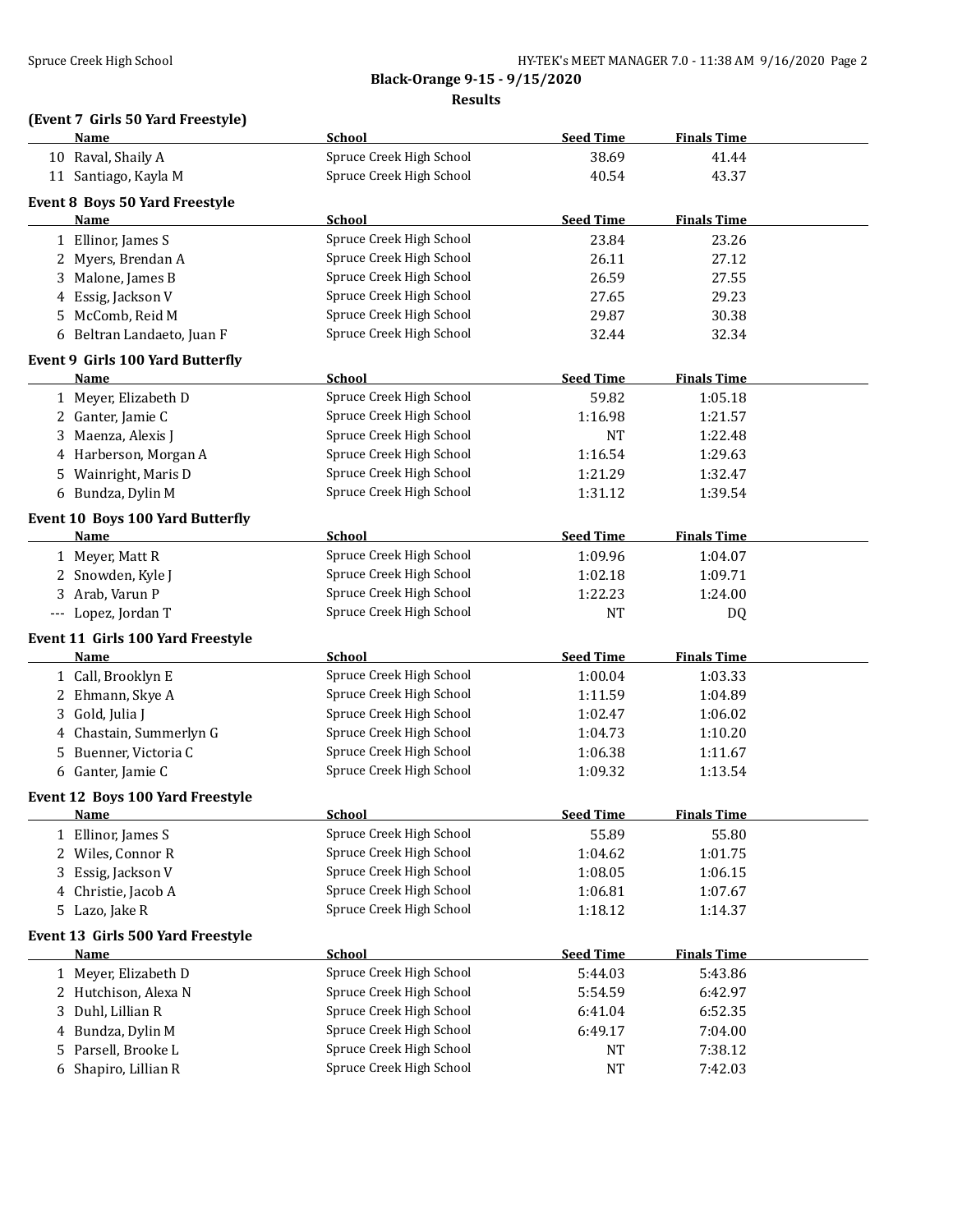**Black-Orange 9-15 - 9/15/2020**

**Results**

## **Event 14 Boys 500 Yard Freestyle**

|    | Name                                    | <b>School</b>            | <b>Seed Time</b>       | <b>Finals Time</b>     |
|----|-----------------------------------------|--------------------------|------------------------|------------------------|
|    | 1 Outlaw, Declan S                      | Spruce Creek High School | 5:12.66                | 5:25.67                |
|    | 2 Yim, Benjamin J                       | Spruce Creek High School | <b>NT</b>              | 6:59.86                |
|    | Event 15 Girls 200 Yard Freestyle Relay |                          |                        |                        |
|    | <b>Team</b>                             | <b>Relay</b>             | <b>Seed Time</b>       | <b>Finals Time</b>     |
|    | 1 Spruce Creek High School              | B                        | <b>NT</b>              | 2:04.74                |
|    | 1) Harberson, Morgan A                  | 2) Teschner, Celah M     | 3) Raines, Emma G      | 4) Buenner, Victoria C |
|    | 2 Spruce Creek High School              | A                        | 1:45.18                | 2:05.22                |
|    | 1) Duhl, Lillian R                      | 2) Moore, Ella M         | 3) Remmert, Julianne M | 4) Ehmann, Skye A      |
|    | --- Spruce Creek High School            | D                        | <b>NT</b>              | X2:15.07               |
|    | 1) Ganter, Jamie C                      | 2) Maenza, Alexis J      | 3) Cheney, Talulah G   | 4) Pang, Maggie S      |
|    | --- Spruce Creek High School            | C                        | <b>NT</b>              | X2:26.21               |
|    | 1) Parsell, Brooke L                    | 2) Acharya, Dikshita *   | 3) Parsell, Taylor J   | 4) Shapiro, Lillian R  |
|    | Event 16 Boys 200 Yard Freestyle Relay  |                          |                        |                        |
|    | <b>Team</b>                             | <b>Relay</b>             | <b>Seed Time</b>       | <b>Finals Time</b>     |
|    | 1 Spruce Creek High School              | B                        | <b>NT</b>              | 1:50.98                |
|    | 1) Malone, James B                      | 2) Lopez, Jordan T       | 3) Foster, Jason T     | 4) Wiles, Connor R     |
|    | 2 Spruce Creek High School              | С                        | <b>NT</b>              | 1:53.37                |
|    | 1) Essig, Jackson V                     | 2) McComb, Reid M        | 3) Yim, Benjamin J     | 4) Myers, Brendan A    |
|    | 3 Spruce Creek High School              | A                        | 1:37.98                | 2:01.80                |
|    | 1) Beltran Landaeto, Juan F             | 2) Christie, Jacob A     | 3) Lazo, Jake R        | 4) Arab, Varun P       |
|    |                                         |                          |                        |                        |
|    | Event 17 Girls 100 Yard Backstroke      |                          |                        |                        |
|    | Name                                    | <b>School</b>            | <b>Seed Time</b>       | <b>Finals Time</b>     |
|    | 1 Loukes, Sammie J                      | Spruce Creek High School | NT                     | 1:15.83                |
|    | 2 Buenner, Victoria C                   | Spruce Creek High School | 1:25.52                | 1:32.34                |
| 3. | Remmert, Julianne M                     | Spruce Creek High School | <b>NT</b>              | 1:33.73                |
| 4  | Shapiro, Lillian R                      | Spruce Creek High School | <b>NT</b>              | 1:34.35                |
|    | 5 Santiago, Kayla M                     | Spruce Creek High School | 2:14.10                | 2:19.09                |
|    | Event 18 Boys 100 Yard Backstroke       |                          |                        |                        |
|    | Name                                    | School                   | <b>Seed Time</b>       | <b>Finals Time</b>     |
|    | 1 Foster, Jason T                       | Spruce Creek High School | 1:08.62                | 1:06.90                |
|    | 2 Essig, Jackson V                      | Spruce Creek High School | 1:13.13                | 1:16.12                |
|    | 3 Christie, Jacob A                     | Spruce Creek High School | 1:11.11                | 1:19.20                |
|    | 4 Yim, Benjamin J                       | Spruce Creek High School | 1:11.36                | 1:23.54                |
|    | Event 19 Girls 100 Yard Breaststroke    |                          |                        |                        |
|    | <u>Name</u>                             | <u>School</u>            | <b>Seed Time</b>       | <b>Finals Time</b>     |
|    | 1 Pickering, Camden B                   | Spruce Creek High School | 1:12.29                | 1:17.09                |
|    | 2 Teschner, Celah M                     | Spruce Creek High School | 1:24.34                | 1:25.37                |
| 3. | Gold, Julia J                           | Spruce Creek High School | 1:20.83                | 1:25.99                |
| 4  | Moore, Ella M                           | Spruce Creek High School | 1:28.77                | 1:29.26                |
| 5. | Duhl, Lillian R                         | Spruce Creek High School | 1:34.55                | 1:29.70                |
|    |                                         | Spruce Creek High School |                        |                        |
|    | 6 Acharya, Dikshita *                   |                          | <b>NT</b>              | 1:50.73                |
|    | Event 20 Boys 100 Yard Breaststroke     |                          |                        |                        |
|    | <u>Name</u>                             | <b>School</b>            | <b>Seed Time</b>       | <b>Finals Time</b>     |
|    | 1 Malone, James B                       | Spruce Creek High School | 1:10.37                | 1:15.26                |
|    | 2 Wiles, Connor R                       | Spruce Creek High School | <b>NT</b>              | 1:20.12                |
| 3. | McComb, Reid M                          | Spruce Creek High School | $\rm{NT}$              | 1:24.99                |
|    | 4 Lazo, Jake R                          | Spruce Creek High School | NT                     | 1:33.17                |